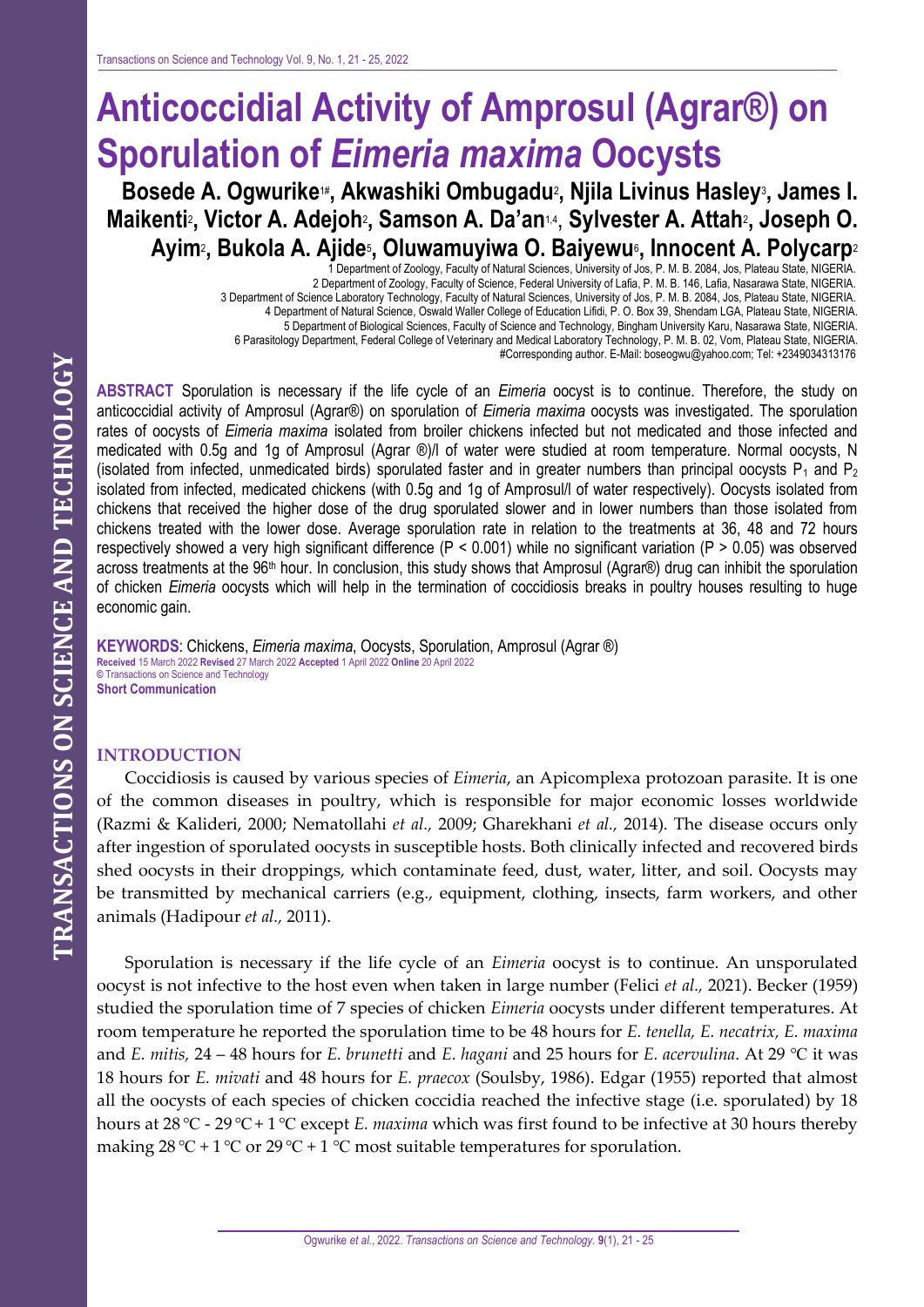Although the efficacies of many anticoccidials have been reported, coccidiosis breaks have been reported in laying flocks after preventive medication had been discontinued (McDougald & Reid, 1971; Vinay *et al.,* 2013). Poultry International (1992) reported the presence/diagnosis of subclinical coccidiosis which resulted in major losses in broiler production even though a whole battery of anticoccidial drugs was available. In Nigeria, there are several anticoccidial drugs in the market yet coccidiosis still ravages the poultry industry (Lawal *et al.,* 2016). According to Yakubu & Ajayi (1995), these drugs are being used indiscriminately for the control of coccidiosis in livestock without any regard to the consequences of them under dose or overdose usage. Depending on how they are used, the consequences are either advantageous or otherwise (Ajayi, 1976; Ajayi & Todd, 1977). These reports suggest the desirability to examine the effect of anticoccidials on sporulation of *Eimeria*  oocysts.

## **MATERIALS AND METHODS**

## *Sample Collection and Processing*

Oocysts of *Eimeria maxima* were obtained from the small intestine of necropsied birds reported for coccidiosis outbreaks at the ECWA Veterinary Clinic, Bukuru, Plateau State, Nigeria between February and April 1996. The oocysts after being sporulated in 2.5% aqueous potassium dichromate solution in petri dishes were propagated by passaging them in two 4-weeks old coccidia-free chickens using the methods of Joyner & Davies (1960), Hodgson (1970) and Amer *et al.* (2010). The faecal droppings of the chickens were collected and the recovered oocysts sporulated and stored in specimen bottles in the refrigerator at 3 - 4 ℃ (El-Morsy *et al.,* 2016). An oocyst was regarded as sporulated when it has fully formed 4 sporocysts each containing 2 sporozoites (Laverty *et al.,* 2021).

Twelve 3-weeks old coccidia-free Euribrid hybro-broilers (brooded from day-old by the researcher) were divided into 3 groups (4 birds in each group). All the birds were infected with 10,000 sporulated oocysts of *Eimeria maxima* and challenged with 20,000 sporulated oocyts of same (Brito *et al.,* 2014). The first group were not medicated, the second group were medicated with 0.5g of Amprosul/l of water (which is the normal dose of drug) and the third group was medicated with 1g of Amprosul/l of water (which is the double dose).

The anticoccidial Amprosul (Agrar ®) contained the following active ingredients per gram:

- Sulphaquinoxaline 166mg
- ii. Amprolium 166mg, and
- iii. Vitamin K3 20mg

Freshly discharged oocysts obtained from the faeces of birds in group 1 (i.e infected, challenged and unmedicated) were regarded as Normal oocysts (N) while those recovered from Amprosultreated birds receiving normal dose (group 2) were regarded as Principal oocysts one  $(P_1)$  and oocysts from double dose (group 3) were regarded as Principal oocysts two  $(P_2)$ . Two collections of faeces were made on the same day for each of the groups mentioned above. The oocysts were recovered and kept in petri dishes (2 for each group) containing 2.5% aqueous potassium dichromate solution and covered with foil paper. Sporulation was done at room temperature  $(27 - 30)$ ℃). A drop from each petri dish was observed every 24 hours and when sporulation started it was observed every 12 hours. The number of oocysts that sporulated out of 100 and the time in hours were recorded.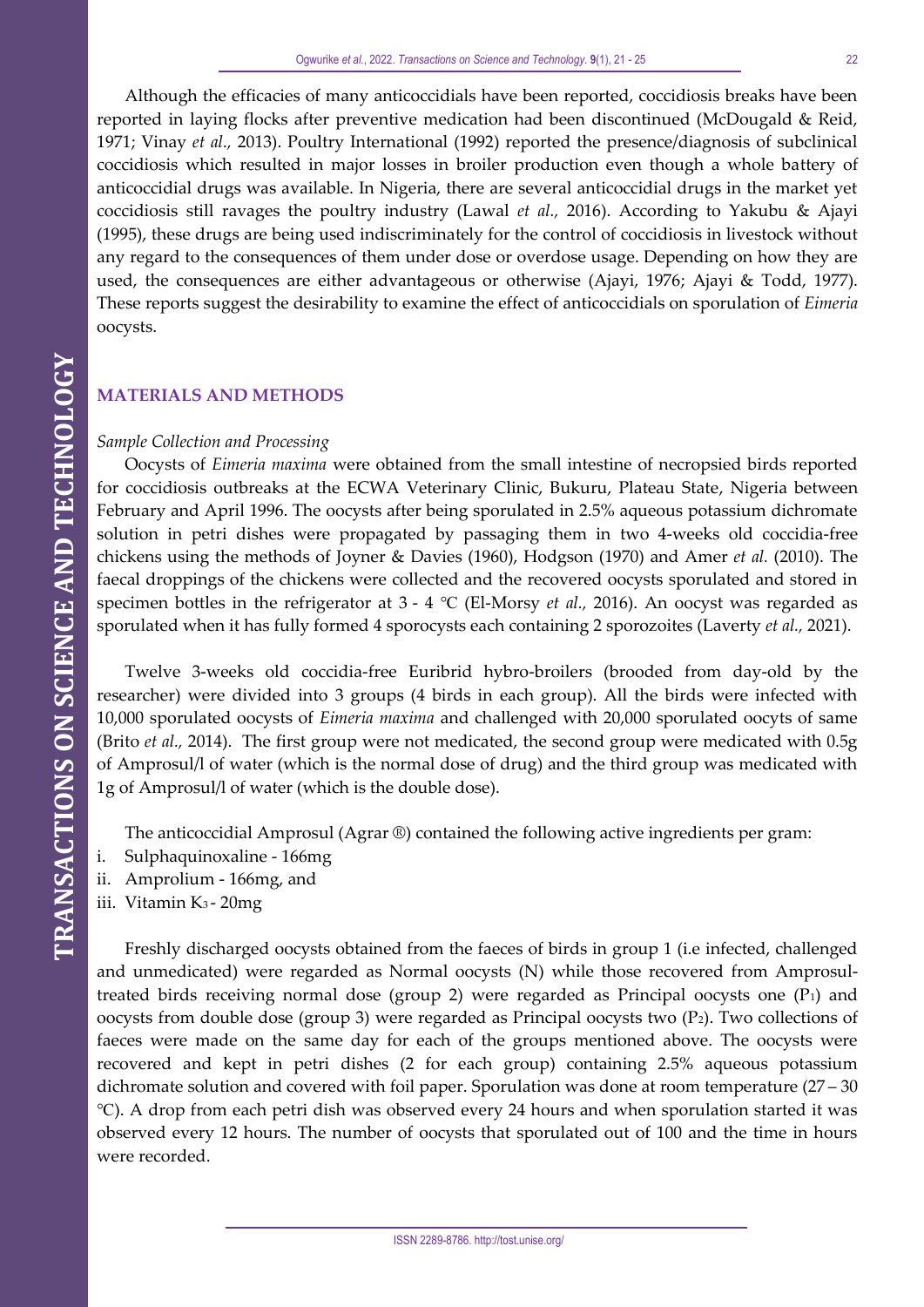#### *Statistical Analysis*

Data obtained was analyzed using R Console software (Version 4.0.2). Pearson's Chi-square test was used to compare sporulation rates in relation to treatments per time. Level of significance was set at  $P < 0.05$ .

#### **RESULTS AND DISCUSSION**

The sporulation rates of the normal (N) and principal ( $P_1$  and  $P_2$ ) oocysts at room temperature are shown in Table 1. At the end of 24 hours, none of the oocyst sporulated in relation to the treatments. This agrees with Laverty *et al.* (2021) who opined that sporulation is said to occur only when up to four (4) oocysts become sporocysts with each containing 2 sporozoites.

Normal oocysts sporulated faster from the  $36<sup>th</sup>$  to  $96<sup>th</sup>$  hour and had the highest number of sporocysts over the principal oocysts  $P_1$  (i.e. oocysts treated with normal dose of Amprosul (0.5g/l of water)) which sporulated slowly but much faster than P<sub>2</sub>. Therefore, there was a very high significant difference in average sporulation rate in relation to the treatment groups at 36, 48 and 72 hours respectively (36 hours:  $\chi^2$  = 70.967, df = 2, P = 3.888 x 10<sup>-16</sup>; 48 hours:  $\chi^2$  = 61.205, df = 2, P = 5.122 x 10<sup>-14</sup>; 72 hours:  $\chi^2$  = 24.222, df = 2, P = 5.498 x 10<sup>-6</sup>) but showed significant difference at the 96<sup>th</sup> hour  $(\chi^2 = 1.9297, df = 2, P = 0.381).$ 

The highest number of sporulated oocysts for both principal oocysts  $P_1$  and  $P_2$  was recorded at 96 hours while for the normal oocysts it was between 36 and 48 hours. The oocysts recovered from birds medicated with double dose of Amprosul  $(1g/l)$  water)  $P_2$  did not sporulate well and on time nor in large numbers (i.e. sporulation was slow and in small number).

|  |                  | <b>Table 1.</b> Average Sporulation Rates of Normal Oocysts (N) and Principal Oocysts (P <sub>1</sub> and P <sub>2</sub> ) at |  |  |  |  |  |  |
|--|------------------|-------------------------------------------------------------------------------------------------------------------------------|--|--|--|--|--|--|
|  | Room Temperature |                                                                                                                               |  |  |  |  |  |  |

| Type of                          | Source of oocysts                                             | Time (hours) and number of<br>sporulated oocysts out of 100 |    |    |    |    |  |  |
|----------------------------------|---------------------------------------------------------------|-------------------------------------------------------------|----|----|----|----|--|--|
| oocysts                          |                                                               | 24                                                          | 36 | 48 | 72 | 96 |  |  |
| Normal $(N)$                     | Infected, Challenged, Non-medicated birds                     | 0                                                           | 68 | 92 | 92 | 92 |  |  |
| Principal $_1(P_1)$              | Infected, Challenged, Medicated birds (0.5g/l of<br>Amprosul) | $\Omega$                                                    | 15 | 36 | 60 | 89 |  |  |
| Principal $_2$ (P <sub>2</sub> ) | Infected, Challenged, Medicated birds (1g/l of<br>Amprosul)   | $\Omega$                                                    | 8  | 18 | 37 | 75 |  |  |

The result of this study showed that both levels of the drug Amprosul had effect on the sporulation rates of *E. maxima* oocysts. The drug probably had a certain effect on the formation of oocysts or on the gametes, causing some destruction of zygote nucleus. Kogan (1960) reported a similar situation in oocysts of *E. necatrix* isolated from chicks that had been treated with sulphathiazole or phthalysulphathiazole; the oocysts sporulated very poorly. The result also conforms to the result obtained by Brackett and Bliznick (1949) who reported partial inhibition of sporulation of *E. tenella* oocysts by sulphaquinoxaline and nitrophenide. Joyner & Norton (1977) reported that chicks infected with the Weybridge strains of *E. maxima* and *E. acervulina* were not protected by the normal levels of amprolium, but the sporulation of the oocysts was inhibited. Sporulation of *E. brunetti* was reduced by the higher dosage of amprolium levels. Dinitolmide also reduced sporulation of *E. maxima* and *E. acervulina*. Much higher level was required obtain the effect with *E. brunetti*. Monensin at 120ppm affected neither oocysts numbers nor sporulation in any of the species. Ruff *et al.* (1993) also reported that sporulation of oocysts from chickens medicated with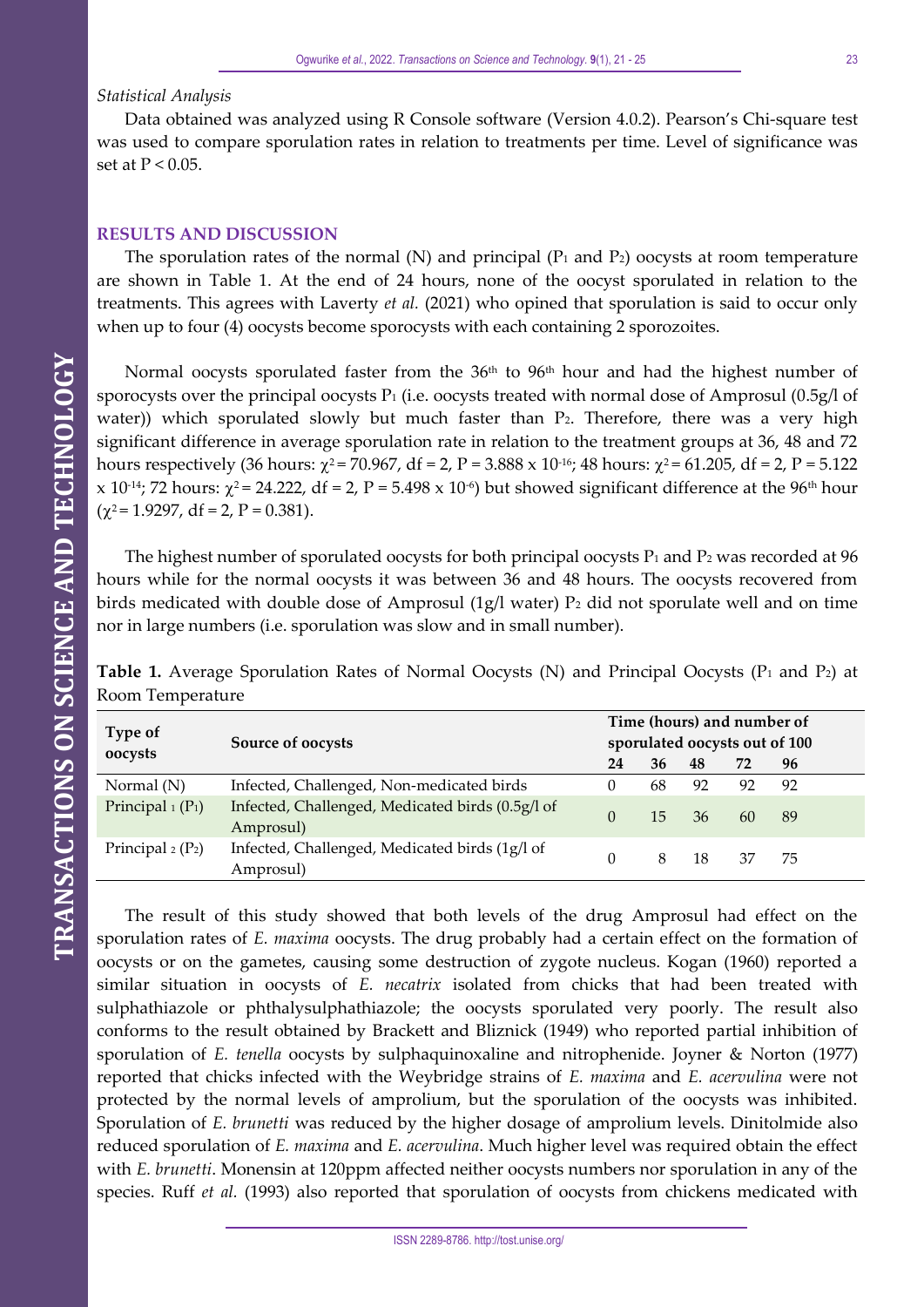amprolium was reduced compared with that of oocysts from unmedicated chickens. Sporulation was reduced by levels of 0.250% amprolium for *E. acervulina* and by levels of 0.0060% for *E. maxima* and the susceptible *E. tenella*. Amprolium medication had no effect on the sporulation of an amprolium-resistant *E. tenella.* They further reported that those oocysts from amprolium medicated chickens that did sporulate when fed to unmedicated chickens were as infective as oocysts recovered from unmedicated chickens.

#### **CONCLUSION**

Although the study did not work on the infectivity of the sporulated oocysts recovered from medicated birds, any drug (such as Amprosul (Agrar®)) that can inhibit the sporulation of chicken *Eimeria* oocysts will indeed be very useful in termination of coccidiosis breaks in poultry houses.

### **ACKNOWLEDGEMENT**

We are most grateful to late Prof. Jerry Aderinola Ajayi for his immense contribution towards the success of this study.

#### **REFERENCES**

- [1] Ajayi, J. A. & Todd, A. C. 1977. Relationships between Two Levels of Aureomycin-Sulphamethazine Supplementation and Acquisition of Resistance to Ovine Coccidiosis. *British Veterinary Journal,* 133(2), 166-174.
- [2] Ajayi, J. A. 1976. Effects of Aureo-S-700<sup>R</sup> on Sporulation, Viability and Infectivity of Ovine Coccidial Oocysts. *Parasitology,* 72, 335-343.
- [3] Amer, M. M., Awaad, M. H. H., El-Khateeb, R. M., Nadia, M. T. N., Abu-Elezz, A., Sherein-Said, M. M. G. & Kutkat, M. A. 2010. Isolation and Identification of *Eimeria* from Field Coccidiosis in Chickens. *Journal of American Science*, 6(10), 1107-1114.
- [4] Becker, E. R. 1959. *Diseases of Poultry* (4nd Ed). Iowa State University Press.
- [5] Brackett, S. & Bilznick, A. 1949. The Effect of Small Doses of Drugs on Oocysts Production Infections With *E. Tenella. Annals of the New York Academy of Sciences,* 52, 595.
- [6] Brito, L. S., Pereira, E. N., da Silva, A. A., Costa Silva, V. B. & Freitas, F. L. 2014. Experimental Infection with Sporulated Oocysts of *Eimeria maxima* (Apicomplexa: Eimeriidae) in Broiler. *Journal of Veterinary Medicine*, 2014, Article ID 283029.
- [7] Edgar, S. A. 1954. Effect of Temperature on the Sporulation of Oocysts of the Protozoan, *E. Tenella. Transactions of the American Microscopical Society,* 73, 237-242.
- [8] Edgar, S. A. 1955. Sporulation of Oocysts at Specific Temperatures and Notes on the Prepatent Period of Several Species of Avian Coccidia. *Journal of Parasitology,* 41(2), 214-216.
- [9] El-Morsy, M. A., El-Azm, A. & Awad, S. S. 2016. Efficacy of Some Anticoccidial Drugs on Experimentally Induced Cecal Coccidiosis (*E. tsunodai*) in Japanese Quails. *Egyptian Journal of Veterinary Sciences,* 47(2), 165 – 177.
- [10] Felici, M., Tugnoli, B., Piva, A. & Grilli, E. 2021. In Vitro Assessment of Anticoccidials: Methods and Molecules. *Animals*, 11(7), 1962.
- [11] Gharekhani, J., Sadeghi-Dehkordi, S. & Bahrami, M. 2014. Prevalence of Coccidiosis in Broiler Chicken Farms in Western Iran. *Journal of Veterinary Medicine,* 2014, Article ID 980604.
- [12] Hadipour, M. M., Olyaie, A., Naderi, M., Azad, F. & Nekouie, O. 2011. Prevalence of *Eimeria* species in Scavenging Native Chickens of Shiraz, Iran. *African Journal of Microbiology Research*, 5(20), 3296–3299.